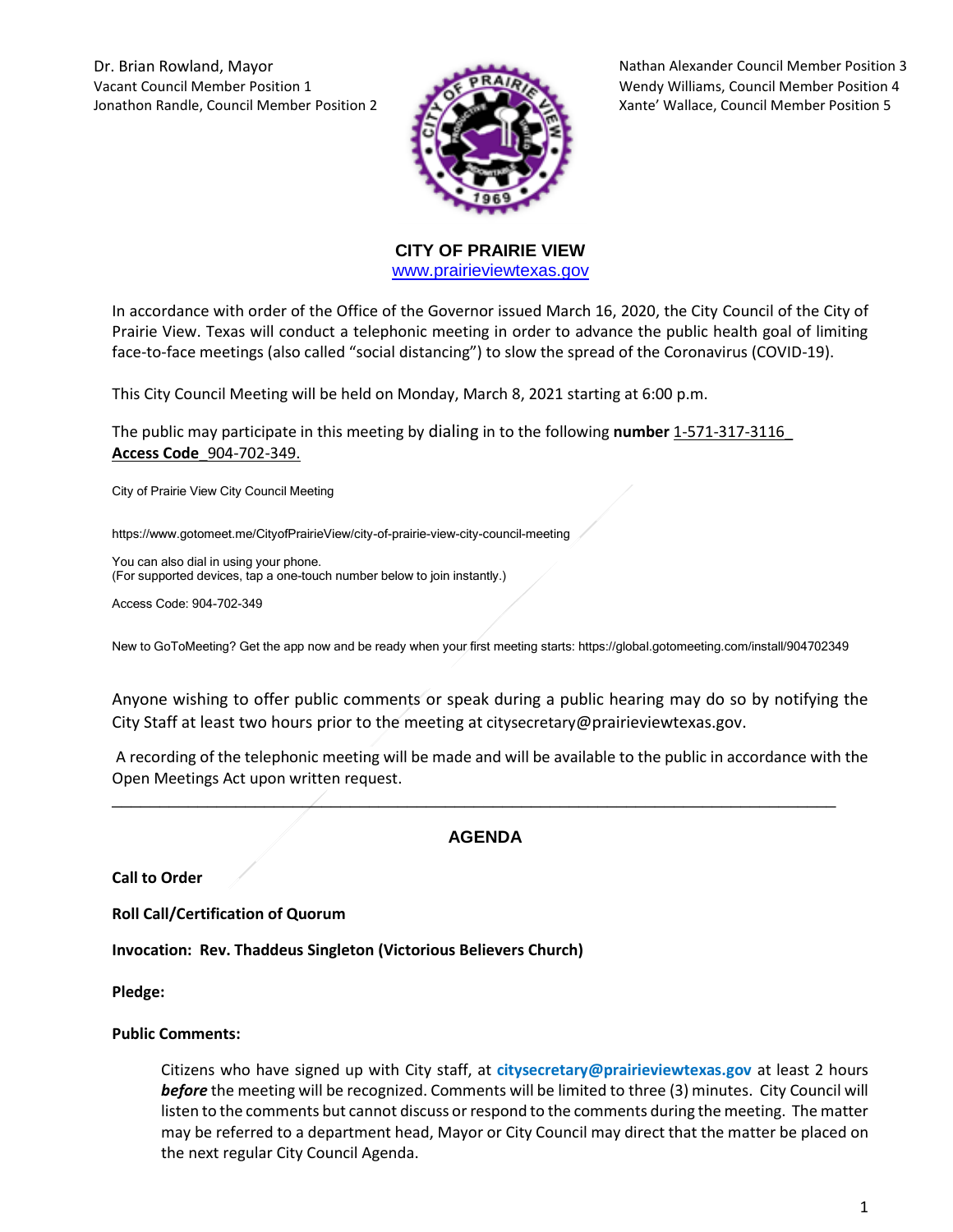### **Minutes**

- **1.** Discuss and take action on the approval of City Council Meeting Minutes dated February 22, 2021.
- **2.** Discuss and take action on the approval of City Council Special Meeting Workshop Minutes dated March 1, 2021.

### **Items of Community Interest**

- Public Recognitions
- Sign up Smart sheet for City Information (text, email, phone)
- Moment of Silence for Officer Terrence Watson

### **Presentations and Reports**

### **City Council Reports**

Pursuant to Texas Government Code § 551.0415, City Council Members, without having provided notice, may make reports about items of community interest if no action is taken and possible action is not discussed regarding the information provided in the report. "Items of community interest" includes: (1) expressions of thanks, congratulations, or condolence; (2) information regarding holiday schedules; (3) an honorary or salutary recognition of a public official, public employee, or other citizen, except that a discussion regarding a change in the status of a person's public office or public employment is not an honorary or salutary recognition for purposes of this subdivision; (4) a reminder about an upcoming event organized or sponsored by the governing body; (5) information regarding a social, ceremonial, or community event organized or sponsored by an entity other than the governing body that was attended or is scheduled to be attended by a member of the governing body or an official or employee of the political subdivision; and (6) announcements involving an imminent threat to the public health and safety of people in the political subdivision that has arisen after the posting of the agenda.

# **Mayor's Report**

#### **#WeAreOnePV**

- **Recognized as 2021 Top 50 Black Professionals & Entrepreneurs of Texas event March 11, 2021 7-9 pm D-Mars Media**
- **City Hall Renovation update**
- **RFP- Rosewood Subdivision**
- **Letter to Governor Abbott about Executive Order (GA-34)**
- **DR-4586 FEMA Public Assistance**

#### **Department Reports**

- **1.** Monthly Engineering report from (Trilogy)
- **2.** Monthly Public Works report from (USW)
- **3.** Monthly Financial Analysis (JJ Johnson)

#### **Public Hearings**

#### **Ordinances**